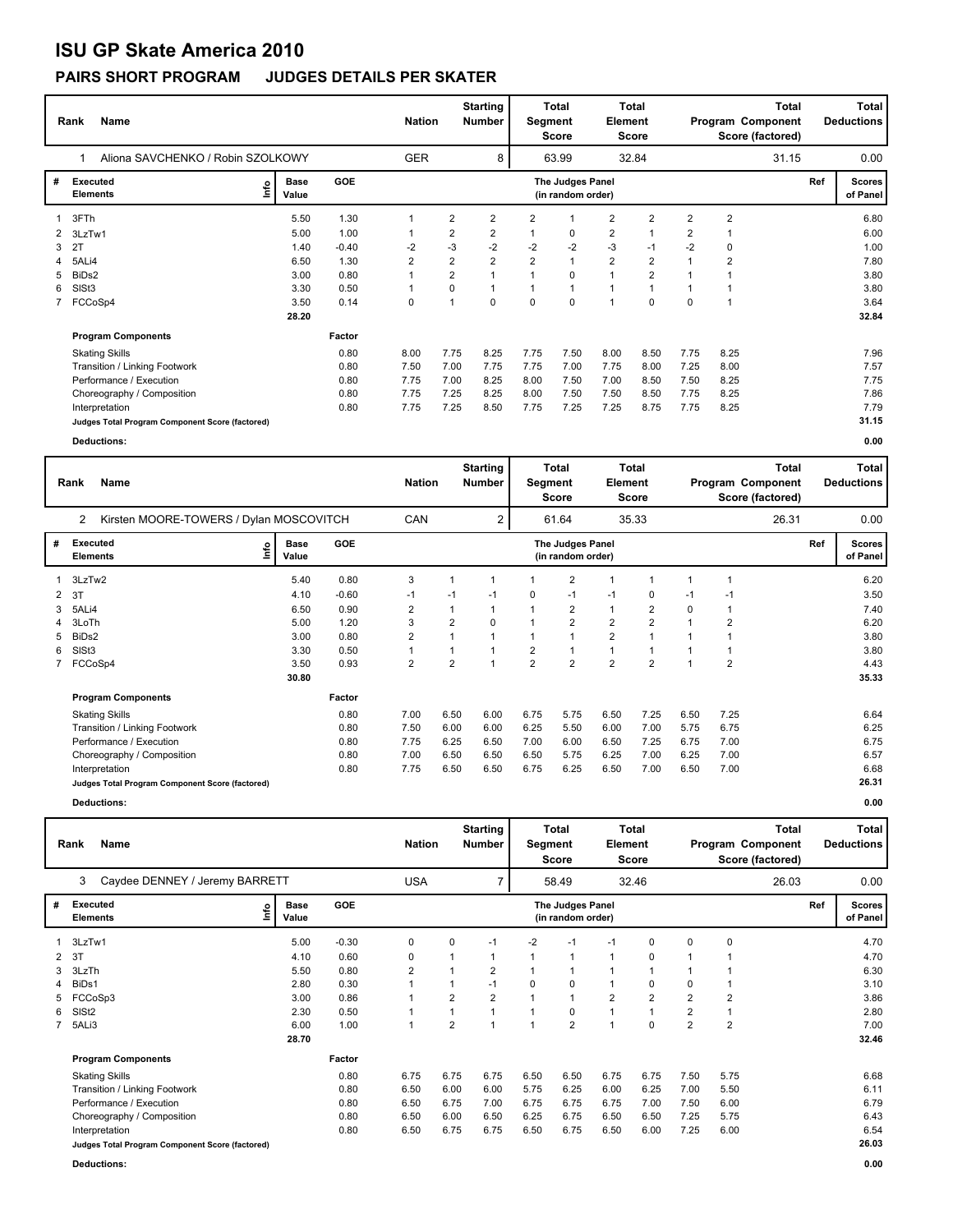# **ISU GP Skate America 2010**

### **PAIRS SHORT PROGRAM JUDGES DETAILS PER SKATER**

|                | Name<br>Rank                                    | <b>Nation</b>              |         | <b>Starting</b><br><b>Number</b> | Segment  | <b>Total</b><br><b>Score</b> | <b>Element</b> | Total<br>Score                        |                |                | <b>Total</b><br>Program Component<br>Score (factored) |                         | <b>Total</b><br><b>Deductions</b> |     |                           |
|----------------|-------------------------------------------------|----------------------------|---------|----------------------------------|----------|------------------------------|----------------|---------------------------------------|----------------|----------------|-------------------------------------------------------|-------------------------|-----------------------------------|-----|---------------------------|
|                | Wenjing SUI / Cong HAN<br>4                     |                            |         | <b>CHN</b>                       |          | 6                            |                | 57.53                                 |                | 32.02          |                                                       |                         | 25.51                             |     | 0.00                      |
| #              | <b>Executed</b><br><b>Elements</b>              | <b>Base</b><br>١m<br>Value | GOE     |                                  |          |                              |                | The Judges Panel<br>(in random order) |                |                |                                                       |                         |                                   | Ref | <b>Scores</b><br>of Panel |
|                | 2A                                              | 3.30                       | 0.36    | 1                                |          | 2                            | 0              | 2                                     | 0              | 0              | 0                                                     |                         |                                   |     | 3.66                      |
| 2              | 3LzTw2                                          | 5.40                       | 1.40    | 2                                | 2        | 2                            | 2              | $\overline{2}$                        | $\overline{2}$ | $\overline{2}$ | $\overline{2}$                                        | $\overline{\mathbf{c}}$ |                                   |     | 6.80                      |
| 3              | 3FTh                                            | 5.50                       | 1.50    | $\overline{2}$                   | 2        | $\overline{2}$               | $\overline{2}$ | 3                                     | $\overline{2}$ | 3              | $\overline{2}$                                        | $\overline{2}$          |                                   |     | 7.00                      |
| 4              | SISt <sub>2</sub>                               | 2.30                       | 0.43    |                                  |          | 0                            |                |                                       | $\mathbf 0$    |                |                                                       |                         |                                   |     | 2.73                      |
| 5              | FCCoSp3                                         | 3.00                       | $-0.17$ | $-1$                             | $-1$     | $-1$                         | 0              | 0                                     | 0              | $-1$           | -1                                                    | 0                       |                                   |     | 2.83                      |
| 6              | 5ALi3                                           | 6.00                       | $-0.70$ | 0                                | $-1$     | $-2$                         | $-1$           | $-1$                                  | $-1$           | $-1$           | $-2$                                                  | $\mathbf 0$             |                                   |     | 5.30                      |
| $\overline{7}$ | BiDs3                                           | 3.20                       | 0.50    | 1                                | $\Omega$ | 1                            | $\Omega$       | 0                                     | $\overline{2}$ | $\overline{2}$ | $\mathbf 0$                                           |                         |                                   |     | 3.70                      |
|                |                                                 | 28.70                      |         |                                  |          |                              |                |                                       |                |                |                                                       |                         |                                   |     | 32.02                     |
|                | <b>Program Components</b>                       |                            | Factor  |                                  |          |                              |                |                                       |                |                |                                                       |                         |                                   |     |                           |
|                | <b>Skating Skills</b>                           |                            | 0.80    | 7.00                             | 6.25     | 6.25                         | 6.25           | 5.25                                  | 5.00           | 6.50           | 6.50                                                  | 6.50                    |                                   |     | 6.21                      |
|                | Transition / Linking Footwork                   |                            | 0.80    | 6.75                             | 5.75     | 6.25                         | 6.00           | 6.50                                  | 5.75           | 6.00           | 6.25                                                  | 6.25                    |                                   |     | 6.14                      |
|                | Performance / Execution                         |                            | 0.80    | 6.75                             | 6.25     | 6.75                         | 6.75           | 5.75                                  | 5.50           | 6.75           | 6.75                                                  | 6.75                    |                                   |     | 6.54                      |
|                | Choreography / Composition                      |                            | 0.80    | 7.00                             | 6.25     | 6.50                         | 6.50           | 6.00                                  | 5.25           | 6.75           | 6.50                                                  | 6.75                    |                                   |     | 6.46                      |
|                | Interpretation                                  |                            | 0.80    | 7.00                             | 6.25     | 6.50                         | 6.75           | 6.25                                  | 5.75           | 6.50           | 6.75                                                  | 6.75                    |                                   |     | 6.54                      |
|                | Judges Total Program Component Score (factored) |                            |         |                                  |          |                              |                |                                       |                |                |                                                       |                         |                                   |     | 25.51                     |
|                | <b>Deductions:</b>                              |                            |         |                                  |          |                              |                |                                       |                |                |                                                       |                         |                                   |     | 0.00                      |

|                | <b>Name</b><br>Rank                             | <b>Nation</b>        |        | <b>Starting</b><br><b>Number</b> | Segment        | <b>Total</b><br>Score | Element  | <b>Total</b><br>Score                 |              |          | <b>Total</b><br>Program Component<br>Score (factored) |      | <b>Total</b><br><b>Deductions</b> |     |                           |
|----------------|-------------------------------------------------|----------------------|--------|----------------------------------|----------------|-----------------------|----------|---------------------------------------|--------------|----------|-------------------------------------------------------|------|-----------------------------------|-----|---------------------------|
|                | Ksenia STOLBOVA / Fedor KLIMOV<br>5             |                      |        | <b>RUS</b>                       |                | 3                     |          | 53.73                                 |              | 30.67    |                                                       |      | 23.06                             |     | 0.00                      |
| #              | Executed<br>lnfo<br><b>Elements</b>             | <b>Base</b><br>Value | GOE    |                                  |                |                       |          | The Judges Panel<br>(in random order) |              |          |                                                       |      |                                   | Ref | <b>Scores</b><br>of Panel |
| 1              | 2LzTw2                                          | 3.20                 | 0.21   |                                  | 1              | 0                     | 0        |                                       | 1            |          | 0                                                     |      |                                   |     | 3.41                      |
| $\mathbf{2}$   | 3FTh                                            | 5.50                 | 0.50   | $\mathbf 0$                      | 1              | $\overline{2}$        |          | 1                                     | 0            | 1        | 0                                                     |      |                                   |     | 6.00                      |
| 3              | 3T                                              | 4.10                 | 0.20   | 0                                | 1              | 0                     | $\Omega$ | $\overline{2}$                        | 0            | 0        | 0                                                     |      |                                   |     | 4.30                      |
|                | SISt <sub>3</sub>                               | 3.30                 | 0.36   |                                  | 1              | 1                     |          | 1                                     | 0            | $\Omega$ | $\mathbf 1$                                           | 0    |                                   |     | 3.66                      |
| 5.             | 5TLi4                                           | 6.00                 | 0.07   | 0                                | 0              | $\mathbf 1$           | $\Omega$ | $\Omega$                              | 0            | 1        | $\Omega$                                              | 0    |                                   |     | 6.07                      |
|                | FCCoSp4                                         | 3.50                 | 0.43   | 2                                | $\mathbf{1}$   | 0                     |          | 1                                     | $\mathbf{1}$ |          | $\Omega$                                              |      |                                   |     | 3.93                      |
| $\overline{7}$ | BiDs2                                           | 3.00                 | 0.30   | 1                                | $\overline{1}$ | $\mathbf 0$           | $-1$     | 1                                     | 0            | 1        | $\Omega$                                              | 0    |                                   |     | 3.30                      |
|                |                                                 | 28.60                |        |                                  |                |                       |          |                                       |              |          |                                                       |      |                                   |     | 30.67                     |
|                | <b>Program Components</b>                       |                      | Factor |                                  |                |                       |          |                                       |              |          |                                                       |      |                                   |     |                           |
|                | <b>Skating Skills</b>                           |                      | 0.80   | 6.00                             | 5.75           | 6.25                  | 5.75     | 6.50                                  | 6.50         | 5.25     | 5.50                                                  | 6.50 |                                   |     | 6.04                      |
|                | Transition / Linking Footwork                   |                      | 0.80   | 5.50                             | 5.50           | 5.75                  | 5.25     | 6.25                                  | 5.50         | 4.50     | 5.00                                                  | 6.00 |                                   |     | 5.50                      |
|                | Performance / Execution                         |                      | 0.80   | 5.75                             | 5.25           | 6.25                  | 5.75     | 6.50                                  | 5.75         | 5.00     | 5.75                                                  | 6.00 |                                   |     | 5.79                      |
|                | Choreography / Composition                      |                      | 0.80   | 5.75                             | 5.25           | 6.00                  | 5.50     | 6.75                                  | 6.00         | 5.25     | 5.75                                                  | 6.25 |                                   |     | 5.79                      |
|                | Interpretation                                  |                      | 0.80   | 5.75                             | 5.50           | 5.75                  | 5.25     | 6.50                                  | 6.00         | 5.25     | 5.50                                                  | 6.25 |                                   |     | 5.71                      |
|                | Judges Total Program Component Score (factored) |                      |        |                                  |                |                       |          |                                       |              |          |                                                       |      |                                   |     | 23.06                     |
|                | Deductions:                                     |                      |        |                                  |                |                       |          |                                       |              |          |                                                       |      |                                   |     | 0.00                      |

| Deductions |  |  |
|------------|--|--|
|            |  |  |

| Rank | Name                        | <b>Nation</b> | <b>Starting</b><br><b>Number</b> | Total<br>Seament<br><b>Score</b> | Total<br><b>Element</b><br>Score | <b>Total</b><br>Program Component<br>Score (factored) | Total<br><b>Deductions</b> |
|------|-----------------------------|---------------|----------------------------------|----------------------------------|----------------------------------|-------------------------------------------------------|----------------------------|
|      | Felicia ZHANG / Taylor TOTH | USA           |                                  | 48.13                            | 26.82                            | 21.31                                                 | 0.00                       |

| # | Executed                                        | <b>Base</b>   | <b>GOE</b> |      |      |                |             | The Judges Panel  |      |          |          |          | Ref | <b>Scores</b> |
|---|-------------------------------------------------|---------------|------------|------|------|----------------|-------------|-------------------|------|----------|----------|----------|-----|---------------|
|   | <b>Elements</b>                                 | lnfo<br>Value |            |      |      |                |             | (in random order) |      |          |          |          |     | of Panel      |
|   | 3LzTw1                                          | 5.00          | $-1.40$    | $-2$ | $-2$ | $-2$           | $-2$        | $-2$              | $-2$ | $-2$     | $-2$     | $-3$     |     | 3.60          |
|   | 2 3T                                            | 4.10          | 0.00       | $-1$ | 0    | $\Omega$       | 0           | 0                 | 0    | 0        | 0        | 0        |     | 4.10          |
|   | 3 5SLi2                                         | 5.00          | 0.07       | 1    | 0    |                | 0           | 0                 | 0    | 0        | $\Omega$ |          |     | 5.07          |
|   | 4 3STh                                          | 4.50          | 0.60       | 1    |      |                | 0           |                   |      |          |          |          |     | 5.10          |
|   | 5 FCCoSp3                                       | 3.00          | $-0.09$    | 0    | 0    | $\Omega$       | $-1$        | 0                 | $-1$ | $\Omega$ | $-1$     |          |     | 2.91          |
| 6 | SIS <sub>t2</sub>                               | 2.30          | 0.14       | 1    | 0    | 0              | 0           | 0                 | 0    |          |          | $\Omega$ |     | 2.44          |
|   | 7 BiDs2                                         | 3.00          | 0.60       | 1    |      | $\overline{2}$ | $\mathbf 0$ |                   | ٠    | $\Omega$ |          |          |     | 3.60          |
|   |                                                 | 26.90         |            |      |      |                |             |                   |      |          |          |          |     | 26.82         |
|   | <b>Program Components</b>                       |               | Factor     |      |      |                |             |                   |      |          |          |          |     |               |
|   | <b>Skating Skills</b>                           |               | 0.80       | 5.50 | 5.50 | 4.00           | 6.25        | 5.25              | 5.25 | 5.75     | 5.50     | 5.00     |     | 5.39          |
|   | Transition / Linking Footwork                   |               | 0.80       | 5.25 | 5.00 | 4.25           | 5.50        | 5.00              | 4.75 | 5.25     | 4.75     | 4.75     |     | 4.96          |
|   | Performance / Execution                         |               | 0.80       | 5.75 | 5.50 | 4.50           | 6.00        | 5.50              | 5.25 | 5.75     | 5.25     | 5.50     |     | 5.50          |
|   | Choreography / Composition                      |               | 0.80       | 5.50 | 5.50 | 4.50           | 6.00        | 5.25              | 5.00 | 5.50     | 5.50     | 5.25     |     | 5.36          |
|   | Interpretation                                  |               | 0.80       | 5.75 | 5.50 | 4.75           | 5.75        | 5.50              | 5.00 | 5.75     | 5.25     | 5.25     |     | 5.43          |
|   | Judges Total Program Component Score (factored) |               |            |      |      |                |             |                   |      |          |          |          |     | 21.31         |

**Deductions: 0.00**